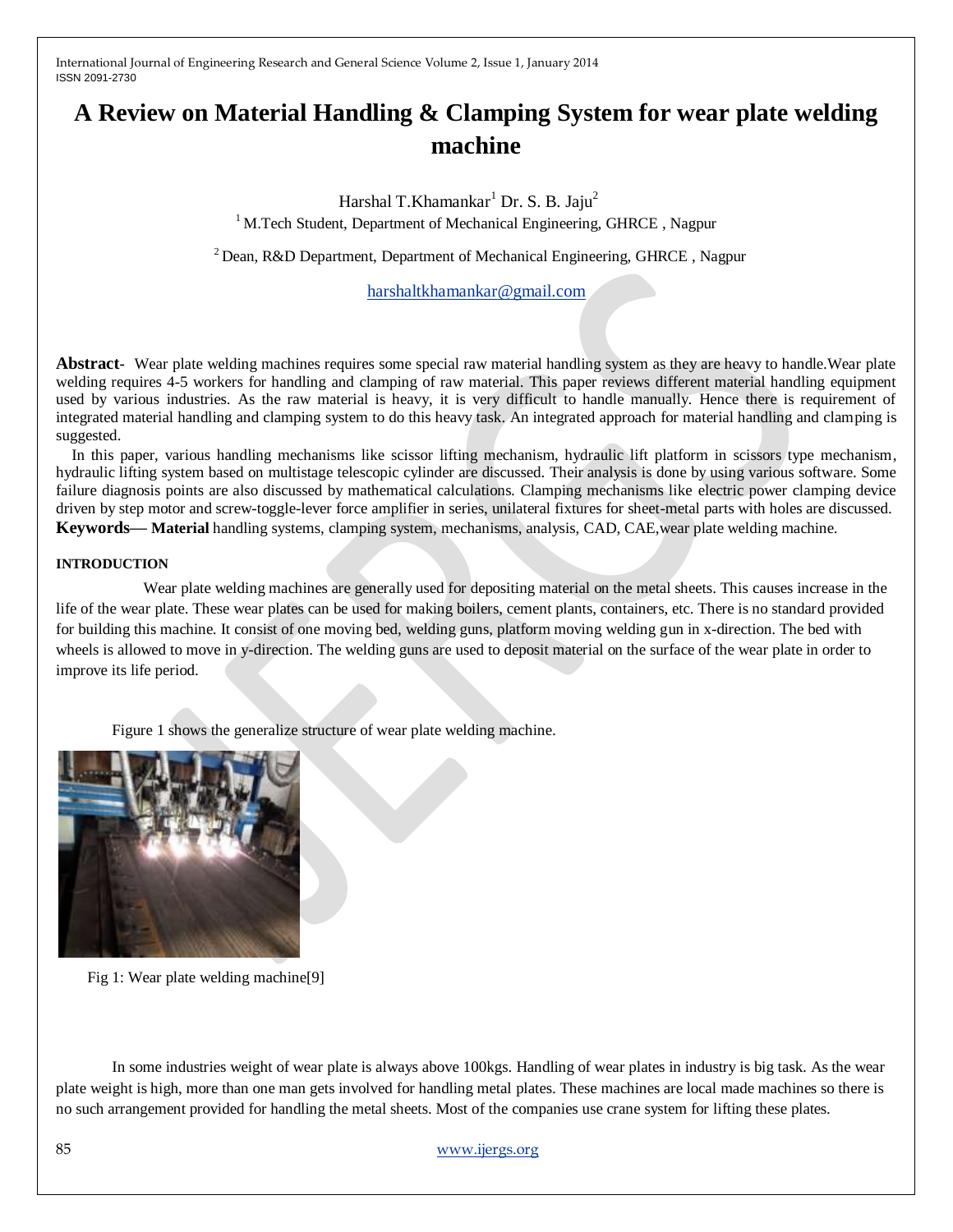Clamping of the wear plate in most of industries is done manually. They use C-clamps, L-clamps, nut and bolts for clamping. Even though the clamps are used, some packing materials always require for filling gap between clamps and wear plate surface. The size of the bed is fixed but the size of wear plate always varies. For the sizes less than the bed, there is always need of some temporary welding for fixing the clamps. These welded clamps are removed when the welding is over. For this one welder is always needed for every single cycle of welding.

So, this is very tedious work and takes nearly one hour for loading and unloading of these heavy wear plates. So, there is scope of automation up to certain extent.

## **BACKGROUND OF IDEAS**

For designing a system for material handling and clamping, work is divided into two parts.1) Study of Handling mechanisms.2) Study of clamping devices and systems. Handling mechanism consists of loading of raw material and unloading of finished product. All the parameters like weight of raw material, size, etc are to be considered while studying.

#### **A) MATERIAL HANDLING MECHANISMS**

Various material handling equipment ideas are suggested by experts. These mechanisms can be considered while developing handling mechanism. First one is optimal design of Scissor Lifting Mechanism [5]. In this paper, a mathematical model is established for the research on scissor elevator by Tao Liu and Jian Sun. The kinematical and kinetic simulation analysis was carried out with MATLAB/Simulink. 3-D modeling of scissor lifting mechanism was developed. Pro/E software is used for modeling. The author suggested that the design was scientific and reasonable. It can be ideal document for one who is interested in modeling design of scissor lifting mechanism. Figure 2 shows scissor lifting mechanism.



Fig 2: Scissor lifting mechanism [5]

Design and Simulation Based on Pro/E for a Hydraulic Lift Platform in Scissors Type is carried out by Tian Hongyu and Zhang Ziyi [4]. CAD software is used for modeling scissors lift platform. For the height of 8m the modeling is done. For that Pro/E software is used. This technique makes the possibility of assemble and the using performance analyses in front of manufacture. Figure 3 shows design of lift platform model.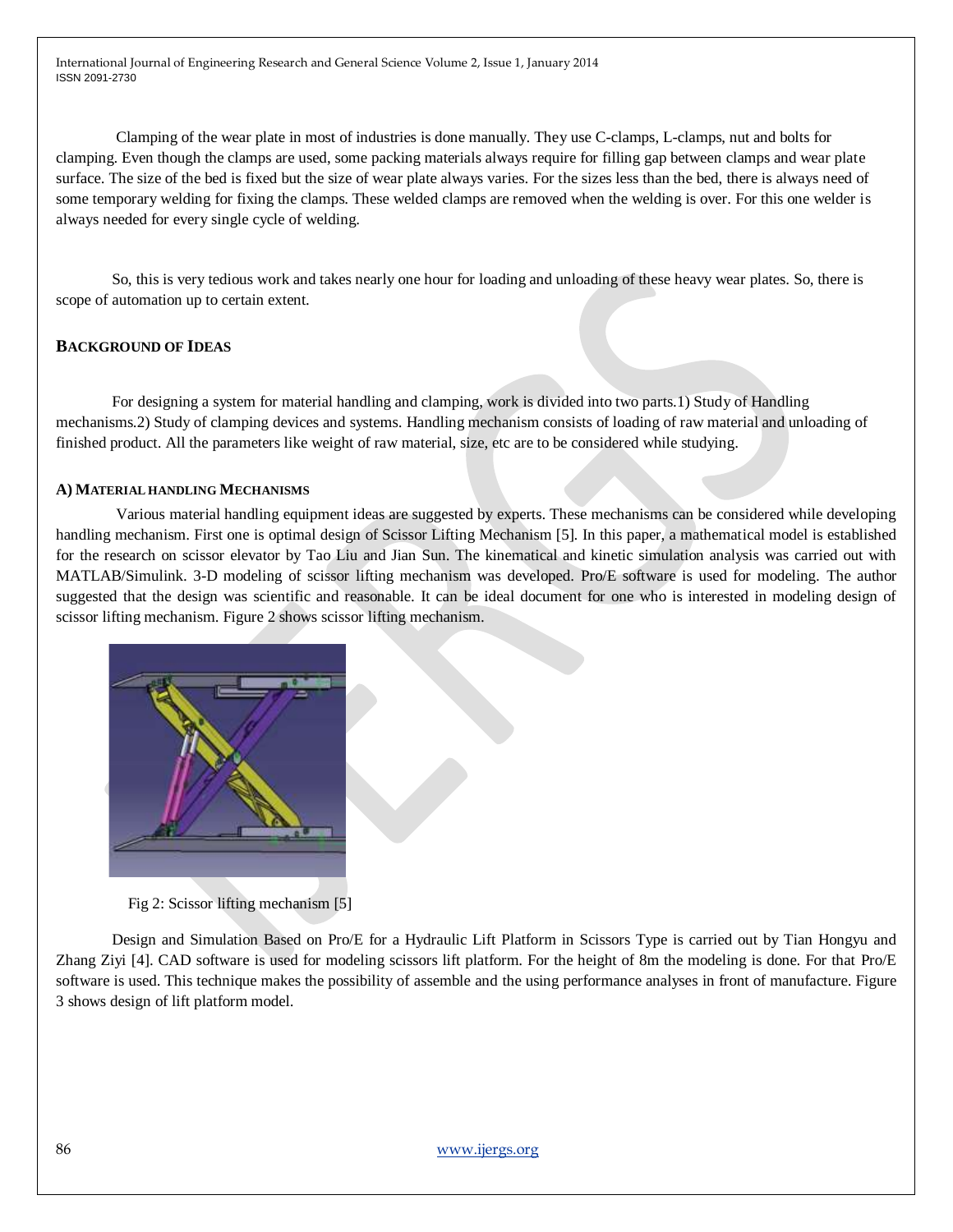

Fig 3: Lift platform model [4]

Taoping Yan [1] presented Analysis and Design on Air Controlled Hydraulic System about Dump Truck Lifting Mechanisms. In this paper, a lifting mechanism of hydraulic control system is discussed. By calculating the main technical parameters like control of power take, distance of lift , carriages stop, upward and downward motion of platform, lifting mechanism can be developed. The lifting mechanism has a hydraulic system of air control equipment, and other different characteristics. So while designing one should take into account for all these factors.



Fig 4: 3201Z-type lifting mechanisms [1]

As shown in figure 4, the air controlled hydraulic lifting mechanism used by 3201Z-type dump truck consists of the carriage (5), the Deputy Frame (4), lever (1, 3) and the lifting tanks (2).

Yang Miao and Shaoping Wang [2] presented Failure Diagnosis of Hydraulic Lifting System Based on Multistage Telescopic Cylinder. Failure modules and collaborative failure simulation platform for hydraulic lifting system based on multistage telescopic cylinder is discussed. This paper can simulate the detailed failure mode and its performance. It can also provide the design modification. The main factor for the design process is inappropriate bearing surface between two stages of multistage telescopic cylinder. Also proper alignment should be considered. The simulation results can suggest the nature of failure of multistage telescopic cylinder. Thus, fault diagnosis for lifting system can be done.

Sheet and pallet lifters can also be used for material handling. Various pallet lifters like sheet lifter with pin-on angle extensions, sheet lifter with adjustable position lifting feet and many more special purpose pallet lifters are also best for material handling. One of the examples is as shown in figure 5.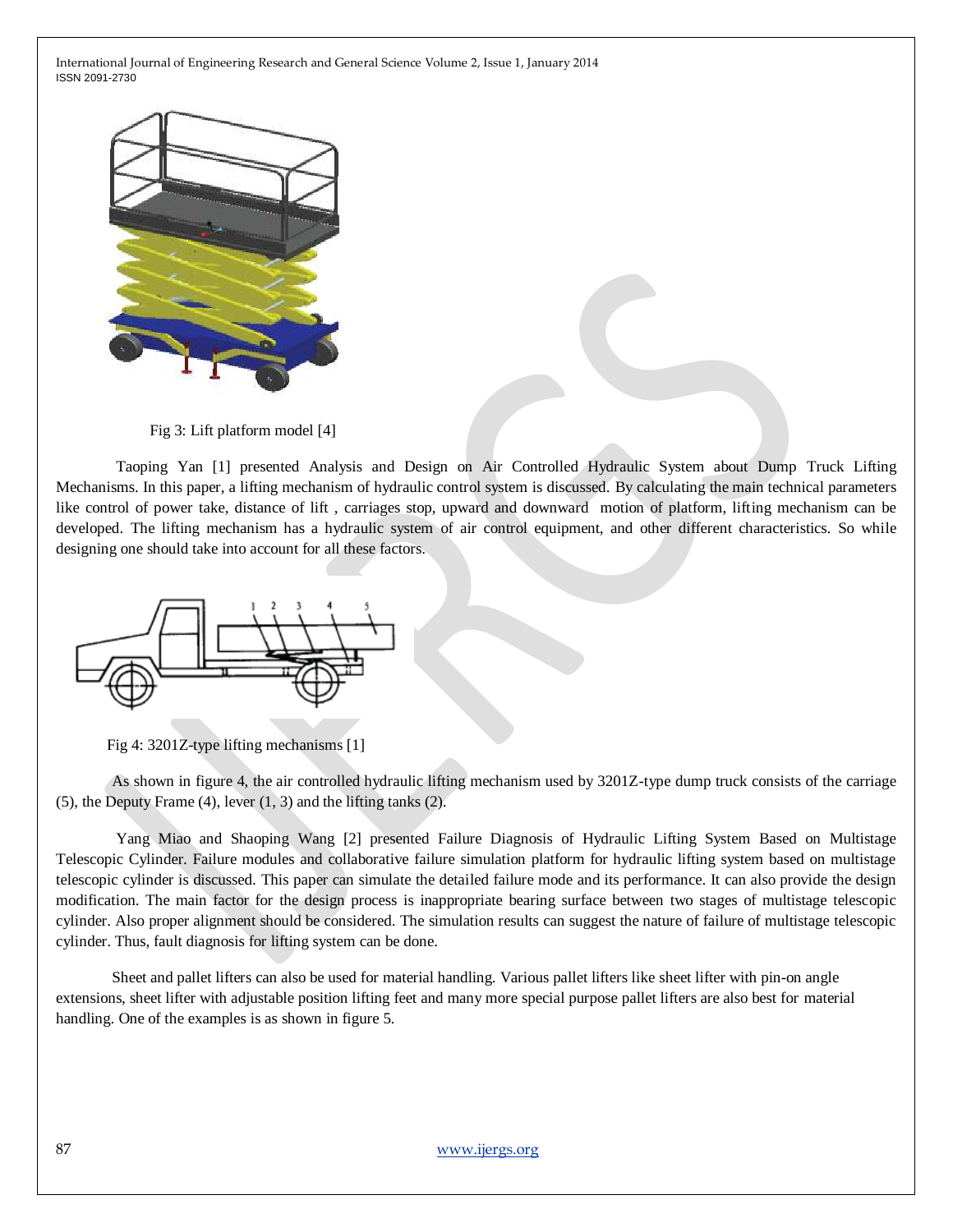

Fig 5: Pallet Lifter[10]

Up to this various material handling equipments are discussed. This can be helpful for designing handling system. Next step is study of clamping devices.

#### **B) CLAMPING DEVICES AND MECHANISMS**

As clamping on wear plate welding machine is challenging task, there are various mechanisms suggested by experts. Sun Chengfeng & Zhong Kangmin [3] suggested the electric power clamping device driven by step motor and screw-toggle-lever force amplifier in series. Its working principle is, the rotary motion of the step motor is changed into linear motion of the clamping component. It can always be maintained the clamping force acting on the work piece during manufacturing process. Figure 6 bellow shows the working principle of basic device.



Fig 6: The working principal of basic device [3]

On the basis of above structure, there are four types of clamping derived which can be used for clamping as per requirement. These are as follows.



Fig 7: The one way inner clamp device [3]

Above figure 7 shows inner clamping device arrangement. It can be useful when clamping should be on inner side.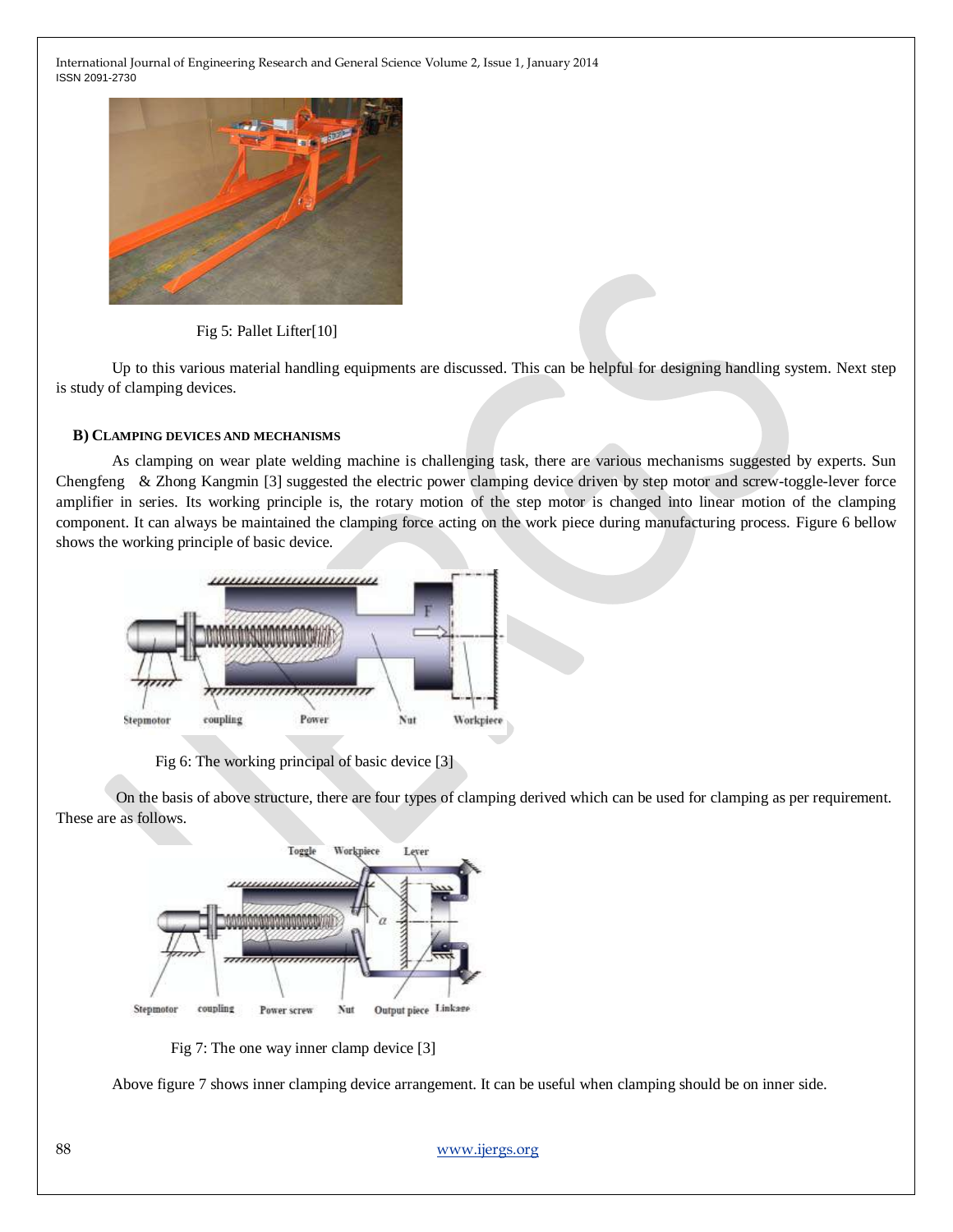

Fig 8: The one way outside clamping device [3]

After that, figure 8 showing outer clamping device is displayed. It can be useful when clamping should be from one side of work piece and from outside.



Fig 9: Bidirectional inner clamp device [3]

Bidirectional inner clamping device arrangement is shown in above fig 9. It is useful when inside clamping is required from both the sides of work piece.



Fig 10: Bidirectional outer clamp device [3]

Lastly, bidirectional outer clamp arrangement as in above. It can be useful when clamping is required in both directional and from outside.

Detailed working of the four types of fixtures are discussed in the paper. These types of electrically operated clamps are useful as they are pollution free.

Cai-Hua Xiong, Michael Yu Wang, and You-Lun Xiong [7] suggested on clamping planning in work piece-fixture systems. In this paper a method for determining the optimal clamping forces is suggested. Also its magnitudes and positions can be suggested. A set of equations are derived. These equations are used to describe the relationship between the displacement of the work piece and the deformations at contacts. Further, a locally elastic contact model to characterize the nonlinear coupling between the contact force and elastic deformation at the individual contact is developed. It gives the minimum norm of the elastic deformations at contacts as the objective function, then suggested optimal clamping forces which guarantees that the fixturing of the work piece is force closure.

89 [www.ijergs.org](http://www.ijergs.org/) Gopalakrishnan K., Ken Goldberg,, Gary M. Bone, Matthew J. Zaluzec[8] presented unilateral fixtures for sheet-metal parts with holes. This paper introduces new way of holding sheet-metal with holes. A pairs of grooved cylinders, from only one side of the part is used for fixture. The cylinders mates with opposite corners of holes in the part. Also they are push apart to hold the sheet in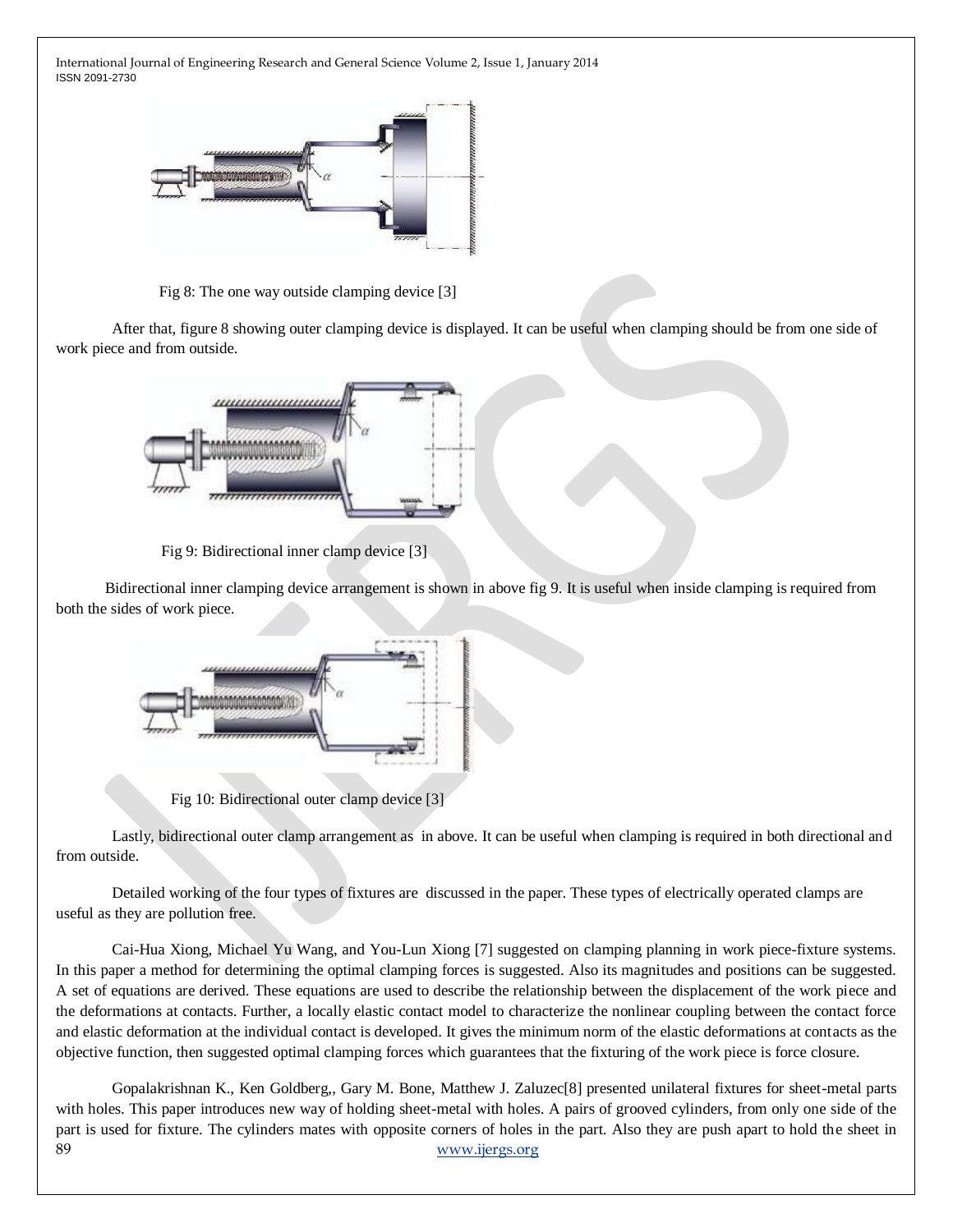tension. It has both locators and clamps. It gives technical calculations for a unilateral fixture to hold a given part. An algorithm is specified for selecting unilateral fixtures automatically.

Jialiang Zhang, Jianguo Yang, Beizhi Li [6] suggested new type welding fixtures. It is reconfigurable. The parts having same type of features can be mounted on this fixture. Main advantage of this fixture is that, even if the dimensions of the features in the part changes, fixture is ready to adapt as per the dimensions. It consist of platform with number of holes in X and Y directions, supporting columns, locators and pneumatic control system. Software used for designing the fixture is UG. Analysis for displacement, stiffness, interference is done by using ANSYS and ADAMS. The modular mechanism is as in fig 11. bellow.





## **CONCLUSION**

 It is seen that by using various handling mechanisms, as per the conditions it can be helpful for welding process. As the wear plates are heavy, safety is all time priority. Clamping systems plays an important role during welding. By using such types of techniques which are discussed, it will lead to reduction in cycle time required for loading and unloading of part which is nearly one hour. Also automation provides less use of human efforts and indirectly leads to the safety of the operator.

Some concepts like electric power clamping device driven by step motor and screw-toggle-lever force amplifier in series, unilateral fixtures for sheet-metal parts with holes suggest new approach in their field. Significant improvement can be assured if modern CAE, CAD and computational techniques are used in designing the systems.

# **Summary of previous work done.**

| SR.<br>NO. | <b>TITLE OF PAPER</b>                                                                               | <b>NAME</b><br>ΟF<br><b>AUTHOR</b> | <b>NAME</b><br>OF<br><b>JOURNAL</b> | PURPOSE OF WORK                                                                                                                                   | <b>REMARK</b>                                                                                                                                      |
|------------|-----------------------------------------------------------------------------------------------------|------------------------------------|-------------------------------------|---------------------------------------------------------------------------------------------------------------------------------------------------|----------------------------------------------------------------------------------------------------------------------------------------------------|
| 1)         | Analysis and design on<br>air controlled hydraulic<br>system about dump truck<br>lifting mechanisms | Taoping<br>Yan                     | <b>IEEE</b><br>2011                 | A lifting mechanism<br>of hydraulic control<br>system is discussed<br>and suggested<br>procedure for<br>calculating it's<br>technical parameters. | Technical parameters like<br>control of power take,<br>distance of lift, carriages<br>stop, motion of platform<br>are calculated<br>mathematically |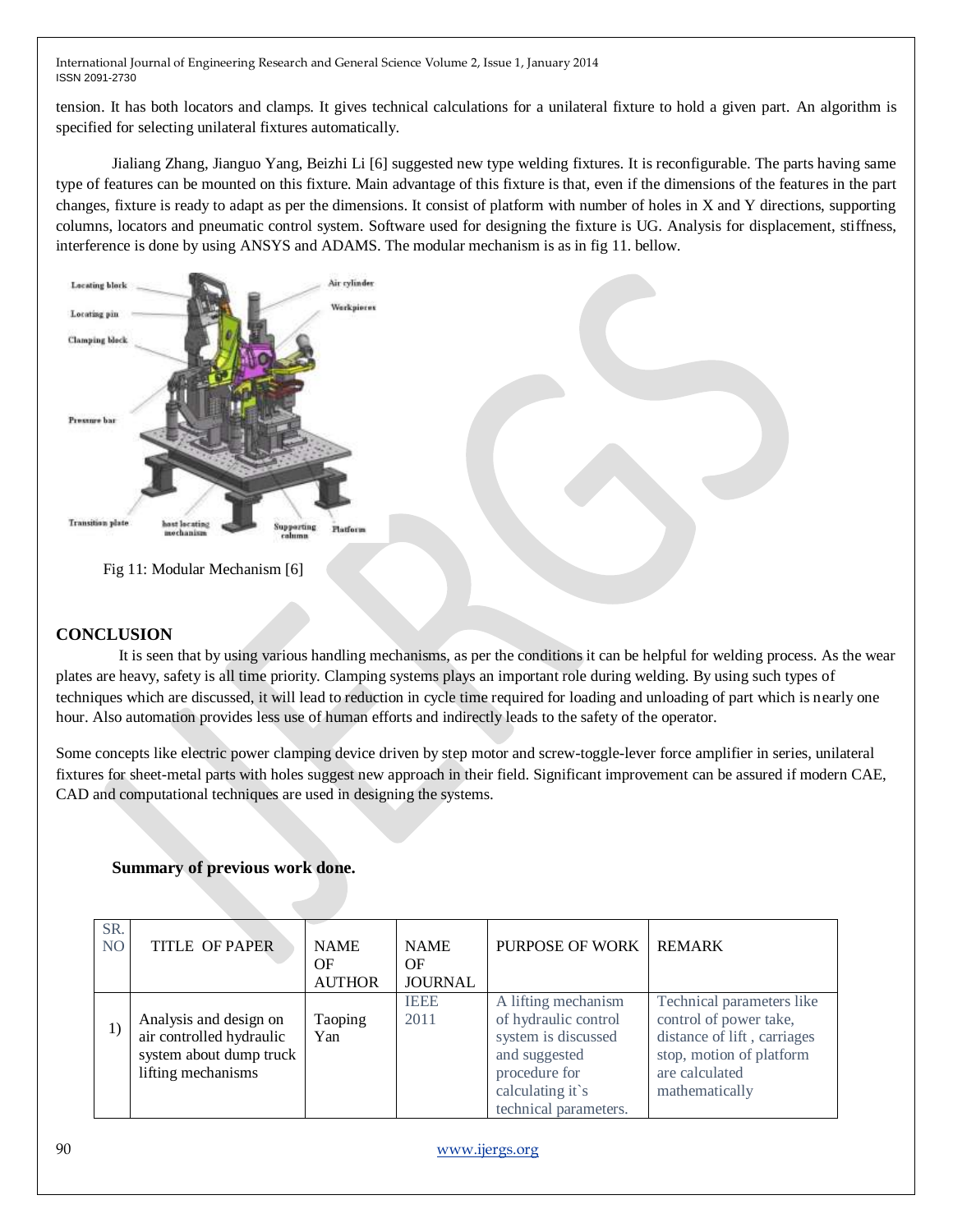| 2) | Failure diagnosis of<br>hydraulic lifting system<br>based on multistage<br>telescopic cylinder                               | Yang miao<br>and<br>Shaoping<br>wang         | <b>IEEE</b><br>2011   | For analysis of<br>hydraulic lifting<br>system based on<br>multistage telescopic<br>cylinder, various<br>possibilities of failures<br>discussed.           | Failure analysis of MTC is<br>done with factors like<br>hydraulic power supply,<br>damage of bearing<br>surfaces, wear and tear of<br>piston, leakage, creeping &<br>jam.        |
|----|------------------------------------------------------------------------------------------------------------------------------|----------------------------------------------|-----------------------|------------------------------------------------------------------------------------------------------------------------------------------------------------|----------------------------------------------------------------------------------------------------------------------------------------------------------------------------------|
| 3) | Simulative calculation &<br>optimal design of scissor<br>lifting mechanism                                                   | TaoLiu,<br>Jian Sun                          | IEEE,<br>2009         | The kinematical and<br>kinetic simulation<br>analysis of scissor<br>lifting mechanism for<br>automobiles at high<br>altitude work was<br>carried out       | Simulation analysis is done<br>by using<br>MATLAB/Simulink.<br>Modeling is done by using<br>Pro E.                                                                               |
| 4) | Design and Simulation<br>Based on Pro/E for a<br>Hydraulic Lift Platform<br>in Scissors Type                                 | Tian<br>Hongyu,<br>Zhang Ziyi                | Elsevier<br>Ltd. 2010 | A design based 3D<br>software Pro/E with<br>8m high scissors lift<br>platform, which gives<br>a entire platform<br>dimension with $1800 \times$<br>900mm2. | Pro/E software is used for<br>modeling lift platform for<br>material handling.                                                                                                   |
| 5) | The Electric Power<br><b>Clamping Device Driven</b><br>by Stepmotor and<br>Screw-Togge-Lever<br>Force Amplifier in<br>Series | Sun<br>Chengfeng<br>& Zhong<br>Kangmin       | <b>IEEE</b><br>2011   | A new type of<br>electrical power<br>clamping device is<br>developed and its 4<br>basic models are<br>suggested for<br>clamping.                           | Four different clamping<br>devices can be used as per<br>requirement. The rotary<br>motion of the step motor is<br>converted into linear<br>motion of the clamping<br>component. |
| 6) | On Clamping Planning<br>in Workpiece-Fixture<br>Systems                                                                      | Cai-Hua<br>Xiong,<br>Michael Yu<br>Wang, and | IEEE,<br>2008         | A general method for<br>determining the<br>optimal clamping<br>forces including their                                                                      | It will help to calculate<br>different clamping forces.<br>Also it will help to find<br>magnitude and position of                                                                |
|    |                                                                                                                              | You-Lun<br>Xiong                             |                       | magnitudes and<br>positions is suggested.                                                                                                                  | clamping forces<br>mathematically.                                                                                                                                               |